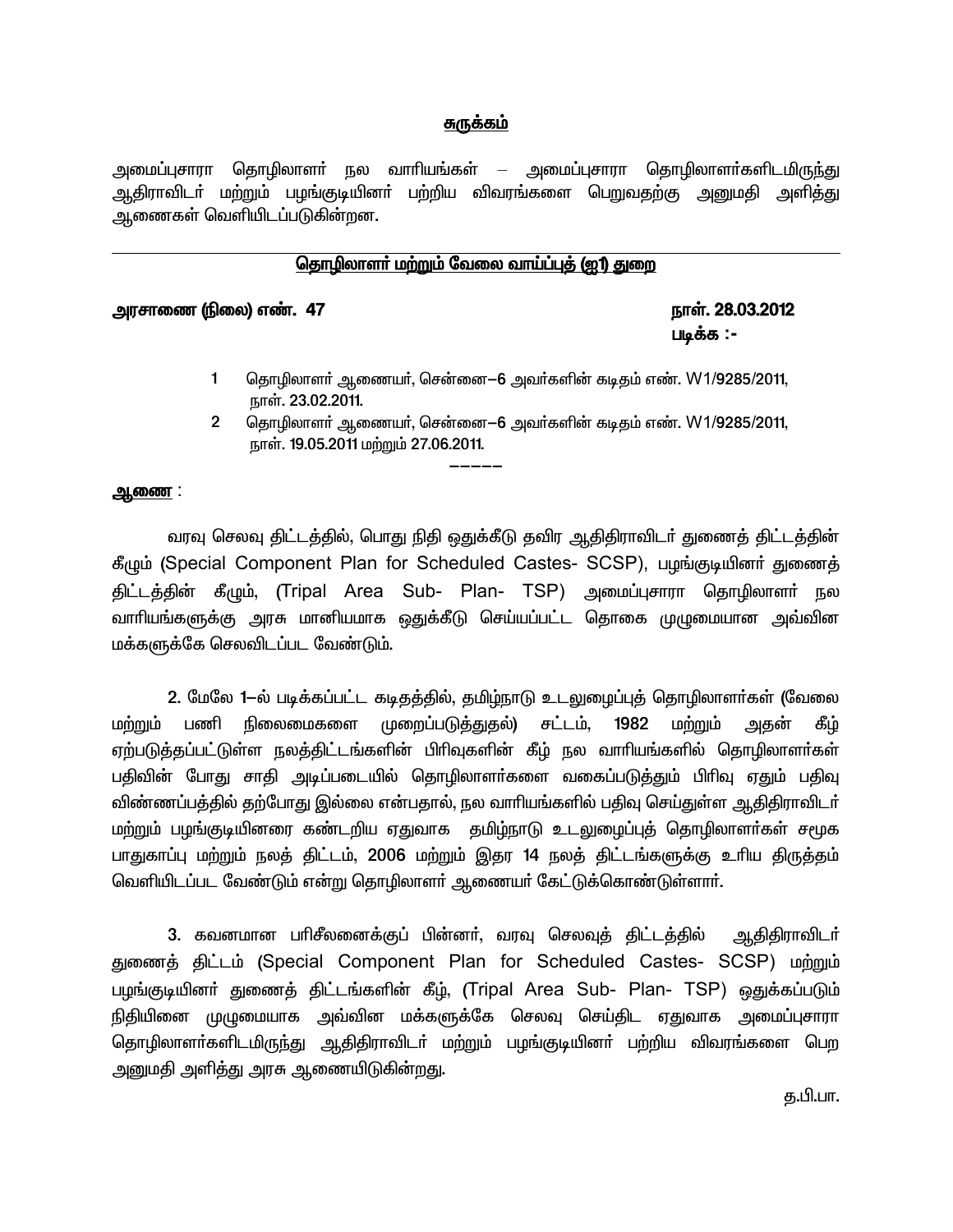4. அமைப்புசாரா தொழிலாளா்களிடமிருந்து சாதி பற்றிய விவரங்களை பெறும்போது கீழ்க்கண்ட நடைமுறைகள் பின்பற்றப்பட வேண்டும்.

அ) அரசாணை (நிலை) எண். 123, தொழிலாளா் மற்றும் வேலை வாய்ப்புத் துறை, நாள். 24.10.2008—ன்படி, புதிய உறுப்பினர்களின் பதிவு விண்ணப்பங்களை கிராம நிர்வாக சாதி பற்றிய சரிபார்த்தலுக்கு அனுப்பும்பொழுதே விவரங்களையும் அலுவலாின் சரிப்பார்க்கப்பட வேண்டும்.

ஏற்கனவே பதிவு செய்துள்ள உடலுழைப்புத் தொழிலாளா்கள் தொழிலாளா் அட) அலுவலாிடம் (சமூக பாதுகாப்புத் திட்டம்) பதிவு புதுப்பித்தலின் போதோ அல்லது கேட்பு விண்ணப்பங்களை சமா்ப்பிக்கும்போதோ சாதி பற்றிய விவரங்களை சமா்ப்பிக்க வேண்டும். அவ்விவரங்கள் கிராம நிா்வாக அலுவலா்கள் மூலம் சாிபாா்க்கப்பட வேண்டும்.

இ) தொழிலாளா்களால் உாிய வருவாய்த் துறை அலுவலாிடமிருந்து (ஆதி திராவிடா் வட்டாட்சியாிடமிரு<u>ந்த</u>ும், பழங்குடியினர் கோட்டாட்சியரிடமிருந்தும்) பெறப்பட்டு சமா்ப்பிக்கப்பட்ட சாதி சான்றிதழ்களை ஏற்றுக்கொள்ளலாம். பெறப்படும் இவ்வாறு சான்றிதழ்களுக்கு கிராம நிா்வாக அலுவலாின் சாிபாா்த்தல் தேவையில்லை.

ஈ) மேற்கூறிய விவரங்களை ஒரே ஒருமுறை சாிபாா்த்தல் போதுமானது, இதர தகுதிகள் பெற்றவர் எனில், அதே பயனாளியிடமிருந்து பெறப்படும் விவரங்களை மீள சரிபார்க்க தேவையில்லை.

5. மாதாந்திர அறிக்கை சமா்ப்பிக்கும் போது ஆதிதிராவிடா் துணைத் திட்டம் (SCSP) மற்றும் துணைத் திட்டத் (TSP) தலைப்பு கணக்குகளின் கீழ் செலவிடப்பட்ட பழங்குடியினர் தொகையினையும் சேர்த்து அனுப்பிவைக்குமாறு தொழிலாளர் ஆணையர் அறிவுறுத்தப்படுகிறார்.

6. மேலும், நலத்திட்டப் படிவங்களுக்கு உரிய திருத்தங்கள் மேற்கொள்ள தமிழ்நாடு உடலுழைப்புத் தொழிலாளா்கள் (வேலை மற்றும் பணி நிலைமைகளை முறைப்படுத்துதல்) சட்டம், 1982—ன் கீழ் அமைக்கப்பட்ட ஆலோசனைக் குழுவின் ஒப்புதலைப் பெ<u>ற்று</u> கருத்துருவினைஅனுப்புமாறு தொழிலாளா் ஆணையா் கேட்டுக் கொள்ளப்படுகிறாா்.

(ஆளுநாின் ஆணைப்படி)

மோகன் பியாரெ, அரசு முதன்மைச் செயலாளா்.

பெறுநர்

தொழிலாளா் ஆணையா், சென்னை— 600 006. செயலாளர், தமிழ்நாடு கட்டுமானத் தொழிலாளர்கள் நல வாரியம், சென்னை— 600 034.